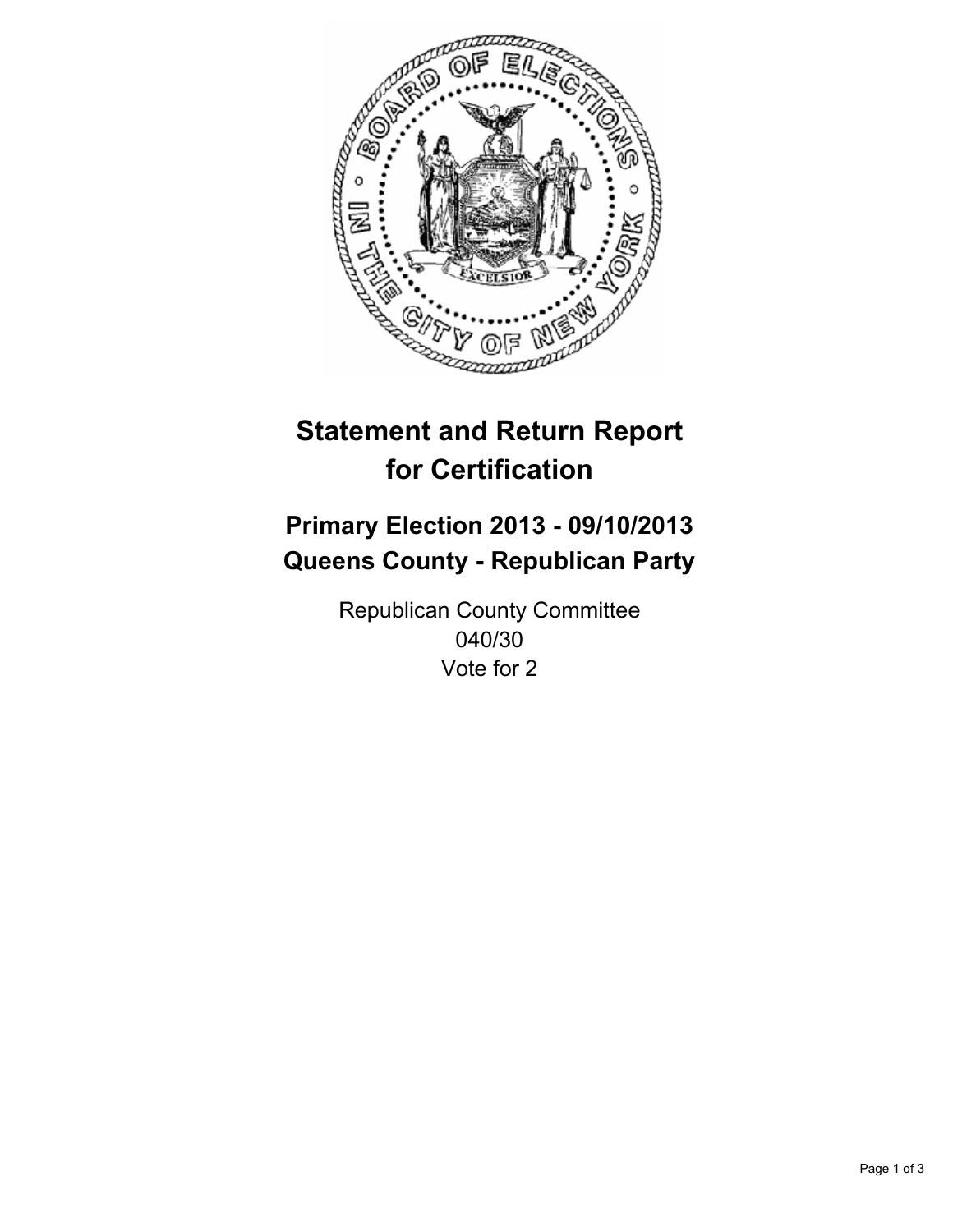

## **Assembly District 30**

| 0        |
|----------|
| $\Omega$ |
| 0        |
| $\Omega$ |
| $\Omega$ |
| 9        |
| 4        |
| 19       |
| 7        |
| 39       |
|          |